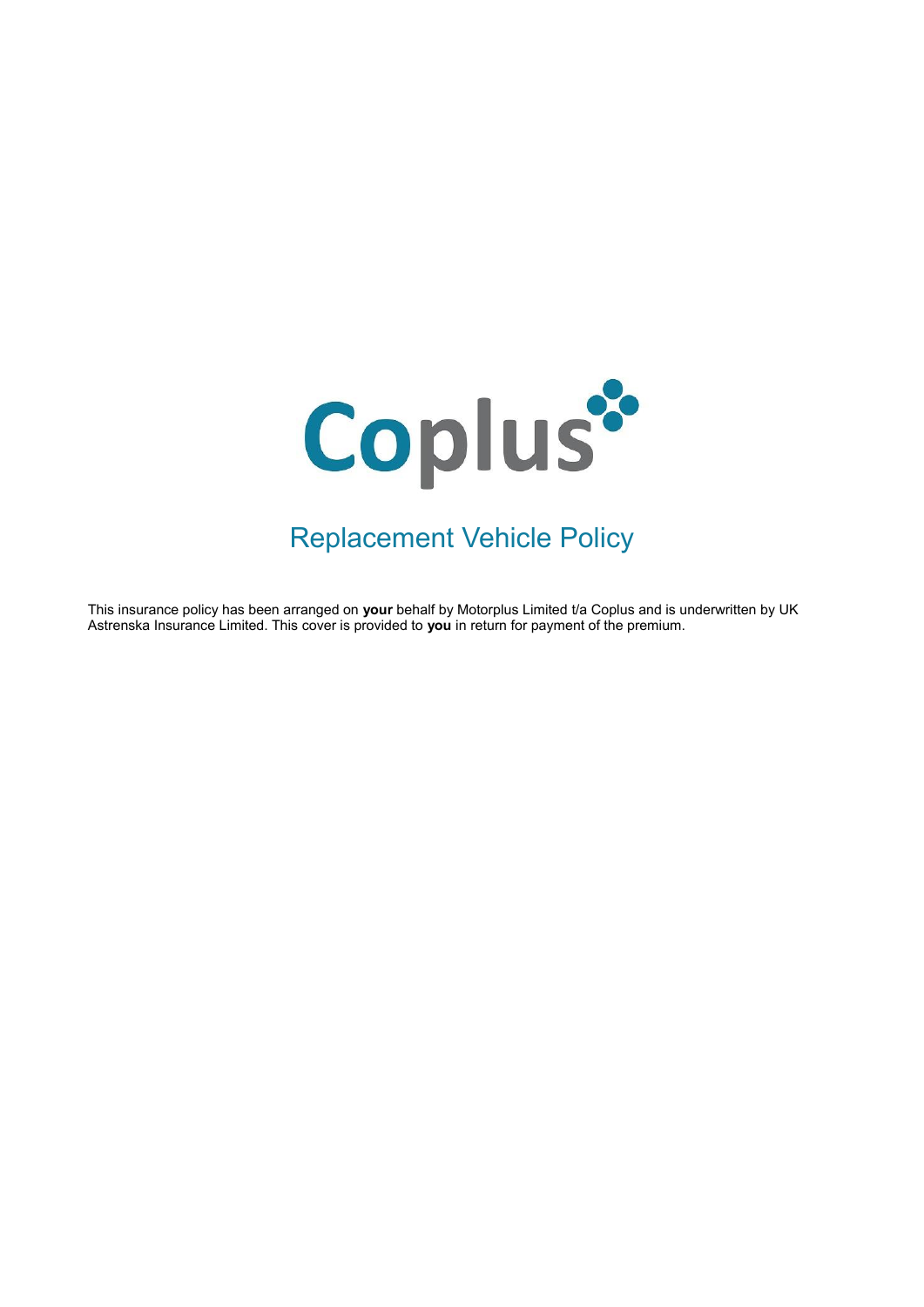

# **Policy Wording**

# **Who does it cover?**

- The policyholder;
- Any other person entitled to ride or drive the **vehicle** covered under the motor insurance policy who also meets the hire company's conditions.

The **Replacement Vehicle** policy is available to policyholders living in England, Wales, Mainland Scotland, Northern Ireland, Jersey, Guernsey and the Isle of Man.

# **What criteria apply?**

- Any user of the **vehicle** must be covered by motor insurance which is in force throughout the duration of the **replacement vehicle** policy
- The insured **vehicle** must be roadworthy at the time of an **insured event** that gives rise to a claim and covered by a valid MOT certificate (if required)
- The insured **vehicle** must be covered by a valid and current operator's licence (if required)
- The insured person must meet the terms and conditions of the hire company. Which may include, but are not limited to:
	- i. Meeting any age requirement;<br>ii. Having a valid driving licence;
	- ii. Having a valid driving licence;<br>iii. Meeting any residency require
	- Meeting any residency requirements.

If the insured person cannot meet these requirements, a cash benefit may be payable as above, or **we** may consider paying alternative public transport costs. Alternatively, the insured person may be responsible for insuring the hire car themselves and any alternative insurance provided must be agreed with the hire company.

# **Important information**

This policy has been offered based on information provided by **you**. If any of this information is incorrect, or changes during the term of **your** policy, please let **your** insurance broker know at **your** earliest convenience to ensure that **your** cover remains fully effective and in force.

**You** are required by the provisions of the Consumer Insurance (Disclosure and Representations) Act 2012 to take care to:

- a) supply accurate and complete answers to all the questions **we** or the administrator may ask as part of **your** application for cover under the policy;
- b) to make sure that all information supplied as part of **your** application for cover is true and correct;
- c) tell **us** of any changes to the answers **you** have given as soon as possible.

**You** must take reasonable care to provide complete and accurate answers to the questions **we** ask when **you** take out, make changes to and renew **your** policy. If any information **you** provide is not complete and accurate, this may mean **your** policy is invalid and that it does not operate in the event of a claim or **we** may not pay any claim in full.

This policy must be read together with **your** current schedule, insurance product information document and any endorsements or certificates. These items together form **your** contract of insurance.

| <b>CONTENTS</b>                               |            |
|-----------------------------------------------|------------|
| Who does it cover                             | page1      |
| Important information                         | page 1     |
| How to make a claim                           | page 2     |
| How to make a complaint                       | page 2     |
| Our regulator and insurer                     | page 2 - 3 |
| <b>Privacy Statement</b>                      | page 3     |
| Renewal procedure                             | page 3     |
| Choice of law and jurisdiction                | page 3     |
| Contracts (Rights of Third Parties) Act 1999  | page 3     |
| <b>Financial Services Compensation Scheme</b> | page 3     |
| Sanctions                                     | page 4     |
| Use of language                               | page 4     |
| Other formats                                 | page 4     |
| General definitions                           | page 4 - 5 |
| Cover                                         | page 5     |
| General conditions                            | page 5 - 7 |
|                                               |            |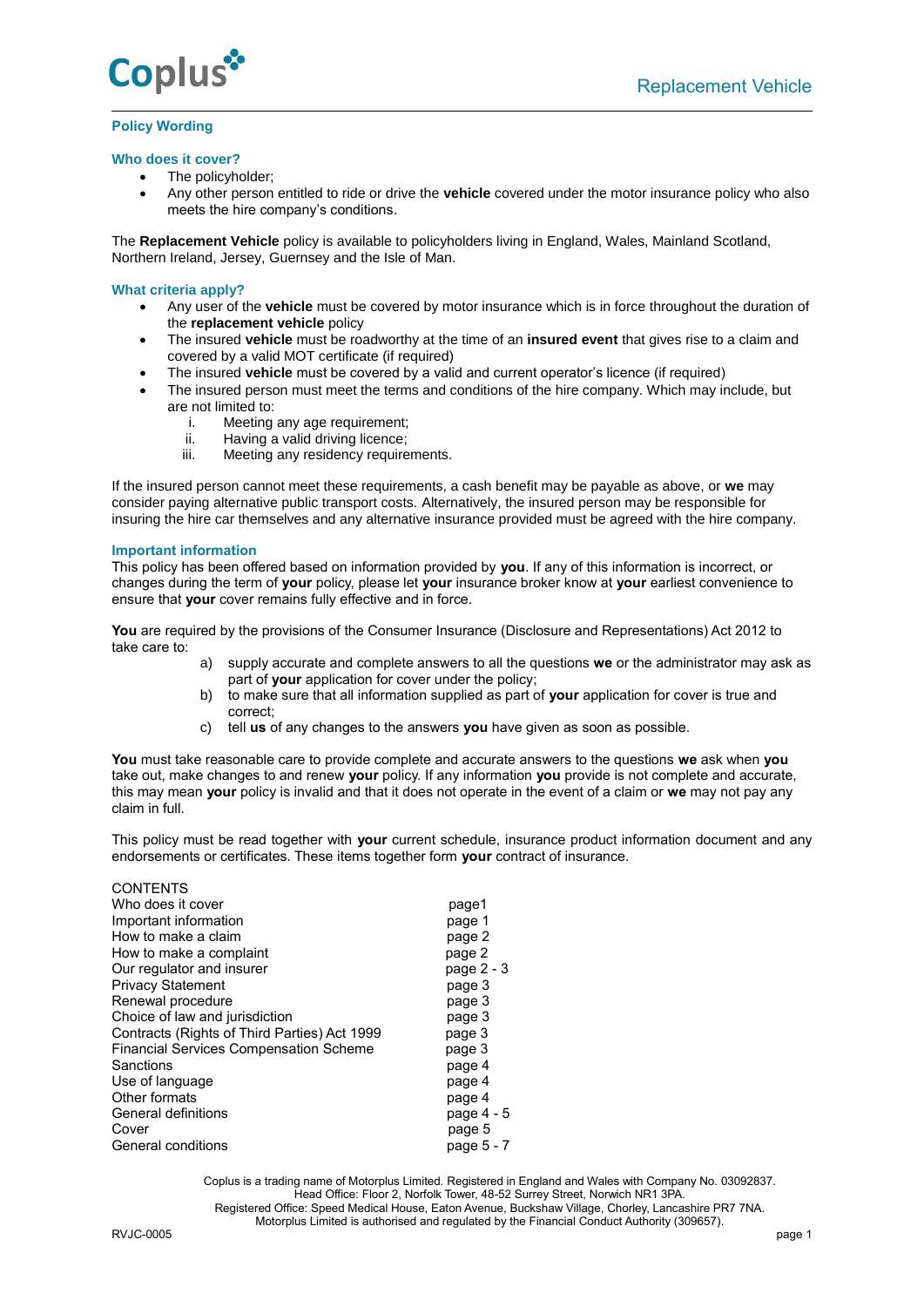

| General exclusions       |  |
|--------------------------|--|
| Astrenska Privacv Notice |  |

page  $7 - 9$ page 9

## **How to make a claim**

In the event of a claim, please contact **us** as soon as reasonably possible after the **insured event** giving **us** as much information as **you** can about what has happened to bring about the claim. Please try to include the names and addresses of anyone else involved and any information provided by the police.

Telephone: **0333 241 3400** Email: claims@coplus.co.uk

Or **you** can write to **us** at: Coplus Floor 2 Norfolk Tower 48-52 Surrey Street Norwich NR1 3PA

In order for **us** to help **you** more efficiently, please quote **'Replacement Vehicle'** in all communications.

An **insured event** involving theft or attempted theft, or vandalism must be reported to the police and a valid crime reference obtained.

#### **How to make a complaint**

**We** hope that **you** are completely happy with this policy and the service that **you** receive, however if **you** do have any reason to make a complaint, please contact **us**.

If **your** complaint relates to the sale of this policy, please contact **your** insurance broker.

If **your** complaint relates to a claim, please contact **us** at: Quality Assurance Manager **Coplus** Floor 2 Norfolk Tower 48-52 Surrey Street Norwich NR1 3PA

Telephone: **0333 241 9556**

It will assist **us** in handling **your** complaint quickly if **you** can please have **your** claim reference available when **you** contact **us**.

If for any reason it is not possible for **us** to reach an agreement, **you** have the right to make an appeal to the Financial Ombudsman Service. This applies if **you** are an individual, or in a business capacity if **your** annual turnover is up to EUR 2,000,000 (or equivalent in sterling) and **you** have fewer than 10 members of staff. **You** can contact the Financial Ombudsman Service at:

The Financial Ombudsman Service Exchange Tower London E14 9SR

Telephone: **0800 023 4567** Email[: complaint.info@financial-ombudsman.org.uk](mailto:complaint.info@financial-ombudsman.org.uk) Website: [www.financial-ombudsman.org.uk](http://www.financial-ombudsman.org.uk/)

#### **Our regulator and insurer**

This insurance is arranged by Motorplus Limited t/a Coplus and underwritten by Astrenska Insurance Limited, whose registered office is at Cutlers Exchange, 123 Houndsditch, London, EC3A 7BU. This insurance is effected in England and is subject to the Laws of England and Wales.

Astrenska Insurance Limited is authorised by the Prudential Regulation Authority and regulated by the Financial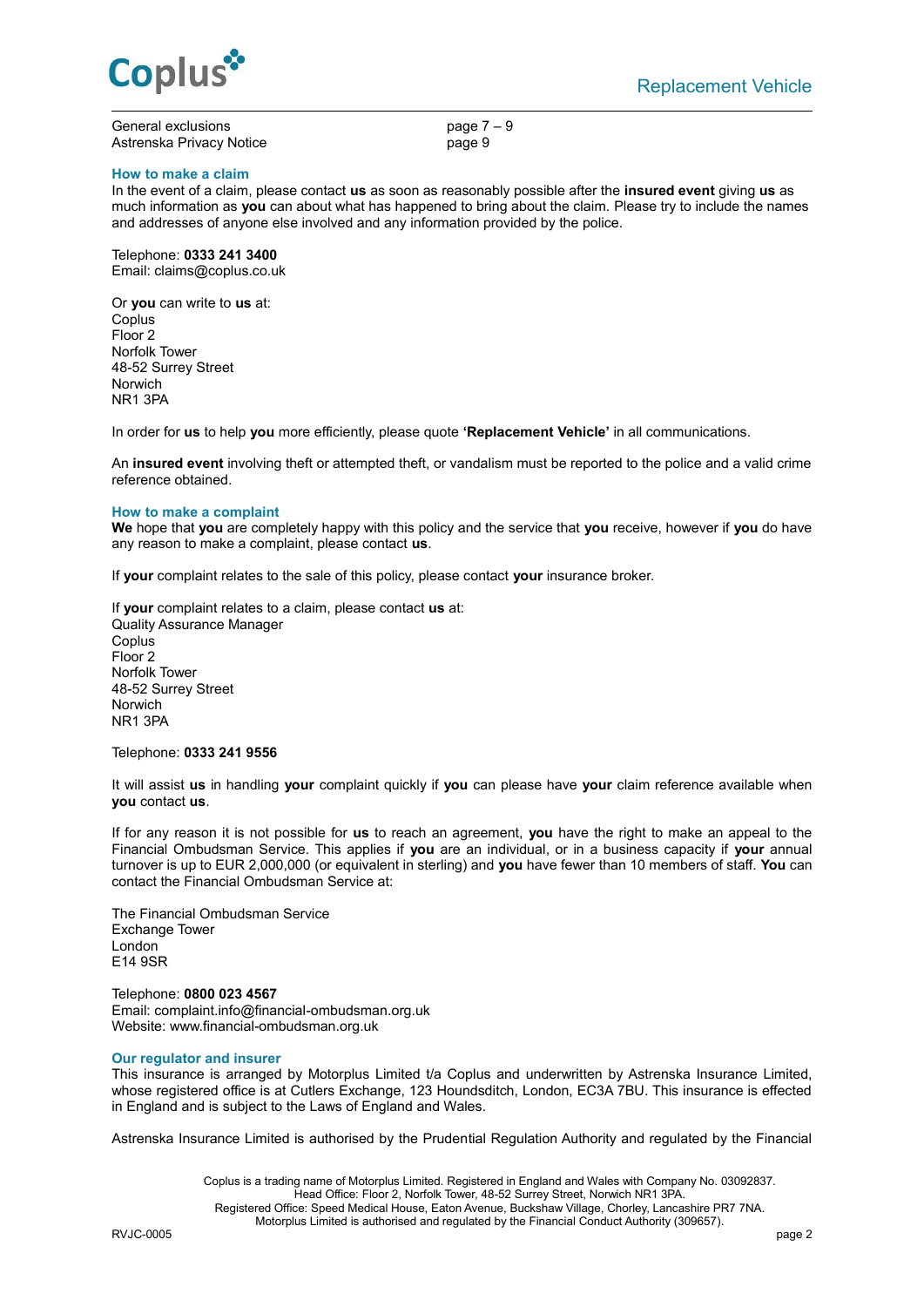

Conduct Authority and the Prudential Regulation Authority. Financial services register number 202846. These details can be checked on the Financial Services Register by visiting: www.fca.org.uk or by contacting the Financial Conduct Authority on 0800 111 6768.

Motorplus Limited t/a Coplus are authorised and regulated by the Financial Conduct Authority.

# **Privacy Statement**

For full details of how **we** protect **your** privacy and process **your** data please read the Privacy Statement that accompanies this policy. The Privacy Statement can also be viewed online by visiting [https://www.coplus.co.uk/data-privacy-notice](https://www.coplus.co.uk/data-privacy-notice/)

#### **Telephone calls**

Please note that for **our** mutual protection telephone calls may be monitored or recorded.

#### **Fraud prevention, detection and claims history**

In order to prevent and detect fraud **we** may at any time:

- share information about **you** with other organisations and public bodies including the police;
- check and/or file **your** details with fraud prevention agencies and databases, and if **you** give us false or inaccurate information and **we** suspect fraud, **we** will record this.

**We** and other organisations may also search these agencies and databases to:

- help make decisions about the provision and administration of insurance, credit and related services for **you** and members of **your** household;
- trace debtors or beneficiaries, recover debt, prevent fraud and to manage **your** accounts or insurance policies;
- check **your** identity to prevent money laundering, unless **you** provide **us** with other satisfactory proof of identity;
- undertake credit searches and additional fraud searches.

#### **Renewal procedure**

The term of **your replacement vehicle** policy is one year. The **period of insurance** will end exactly one year after inception unless **you** renew **your** policy. If **you** wish to renew this insurance policy please contact **your**  insurance broker who will be able to discuss **your** requirements. If any of **your** circumstances change during **your period of insurance** that could affect any term contained within this policy, **you** must notify **your** insurance broker as soon as **you** can as failure to do so may invalidate **your** insurance or lead **us** to decline a claim.

#### **Choice of law and jurisdiction**

Unless otherwise agreed in writing, the law of England and Wales will apply to the contract or if at the date of contract **you** are a resident of Scotland, Northern Ireland, Channel Islands or the Isle of Man, in which case the law for that country will apply.

Unless otherwise agreed in writing, the courts of England and Wales, or the country in which **your** main residence is situated will have jurisdiction for hearing and determining any litigation arising out of or in connection with any dispute regarding the interpretation of this policy.

# **Contracts (Rights of Third Parties) Act 1999**

The terms of this policy are only enforceable by the named insured**.** A person who is not a named insured has no rights under the Contracts (Rights of Third Parties) Act 1999 to enforce any term of this policy but this does not affect any right or remedy of a third party, which exists or is available apart from that Act.

## **Your Agreement with Others**

This contract of insurance is personal to **you** the policyholder, and the **insurer**.

The **insurer** will not be bound by any agreement between **you** and **your** appointed representative, or **you** and any other person or organisation.

**You** may not assign any of the rights under this policy without the **insurer's** express prior written consent.

## **Financial Services Compensation Scheme**

Astrenska Insurance Limited is covered by the Financial Services Compensation Scheme. **You** may be entitled to compensation from the scheme in the event that Astrenska Insurance Limited cannot meet its obligations. This depends on the type of insurance and the circumstances of the claim. Most insurance contracts are covered for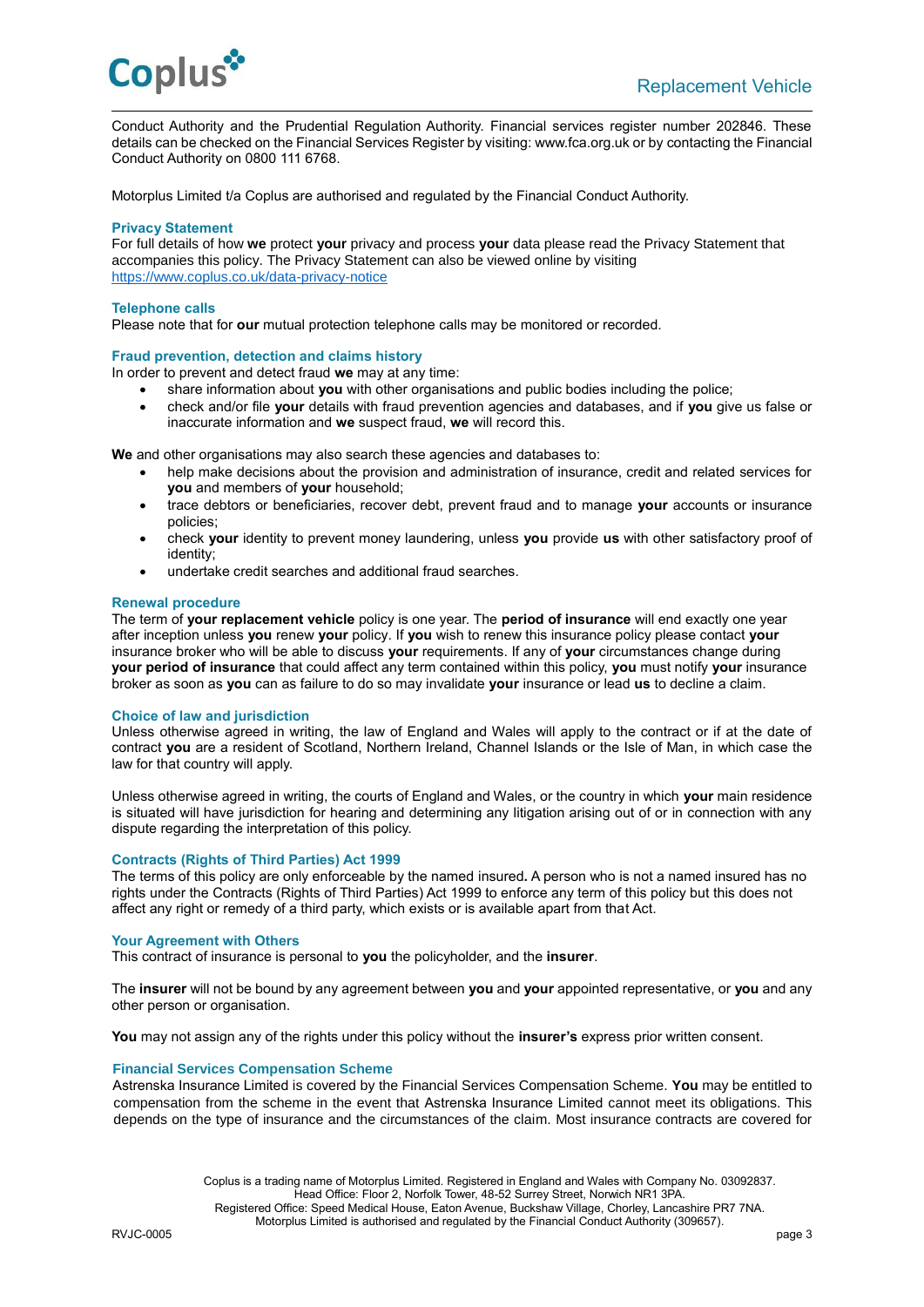

90% of the claim with no upper limit. **You** can obtain further information about compensation scheme arrangements from the FSCS by visiting [www.fscs.org.uk.](http://www.fscs.org.uk/)

## **Sanctions**

**We** shall not provide cover or be liable to pay any claim or other sums, including return premiums, where this would expose **us** to any sanction, prohibition or restriction under United Nations resolutions, asset freezing or trade or economic sanctions, laws or regulations of the European Union, United Kingdom, and/or all other jurisdictions where we transact business.

#### **Use of language**

Unless agreed otherwise, for the purposes of this insurance contract the language used will be English.

#### **Other formats**

If **you** require this document in any other format please do not hesitate to contact **us**.

#### **General definitions**

The words and phrases listed below will have the same meanings wherever they appear in this policy. These words and phrases can be identified in **bold** throughout the policy.

#### **Beyond Economical Repair**

The **vehicle** being assessed as being **legally unroadworthy** and damaged beyond the point where it would be economical to fund its repair. In the event that **you** are comprehensively insured, such assessment must be made by **your** motor insurers. In the event that **your** motor insurance is not comprehensive, such assessment will be made by **us**, or (if **you** are not responsible for the accident) by the insurers of the party responsible for the accident.

#### **Hire Firm**

A member of **our** network of approved motor **vehicle** hire companies.

#### **Hire Period**

The period from the date a **replacement vehicle** is delivered to **you** until the earliest of the following dates:

- a) where the insured **vehicle** is **beyond economical repair**, the date when **you** receive a payment which **you** accept in respect of the value of the insured **vehicle**; or
- b) where the insured **vehicle** is **beyond economical repair** and **you** receive an offer of settlement in respect of the insured **vehicle** which **we** consider reasonable, but which **you** want to reject, the date on which **we** notify **you** of **our** opinion; or
- c) where the insured **vehicle** is stolen and recovered and found to be immediately driveable, the date the insured **vehicle** is recovered; or
- d) where the insured **vehicle** is stolen and recovered and found to be undriveable, the date when **you** are advised that the insured **vehicle** is driveable; or
- e) where **your** claim is declined by **your** motor insurers, the date when **you** receive notification of this fact; or
- f) the end of the  $14<sup>th</sup>$  day of hire; or
- g) the insured **vehicle** has been repaired.

Note: Hire is calculated on the basis of a 24 hour period. For example, if a **replacement vehicle** is delivered to **you** at 3pm on Monday, the end of the fourth day would be 3pm on Friday. Anything over 24 hours (i.e. after 3pm in this example) will be classified as the next day.

#### **Insured event**

Either:

- a) an accident, fire, theft, attempted theft or act of malicious damage in which the insured **vehicle** is damaged so has to be **beyond economical repair**, deemed **legally unroadworthy**; or
- b) the theft of the insured **vehicle** where it remains unrecovered.

An insured event must be covered by the motor insurer of the **vehicle**.

#### **Insurer**

Astrenska Insurance Limited.

## **Legally Unroadworthy**

Damaged in a manner which renders it unfit for lawful use on a public highway within the **territorial limits**. **We**  may ask **you** to prove the **vehicle** is legally unroadworthy by submitting an engineer's report.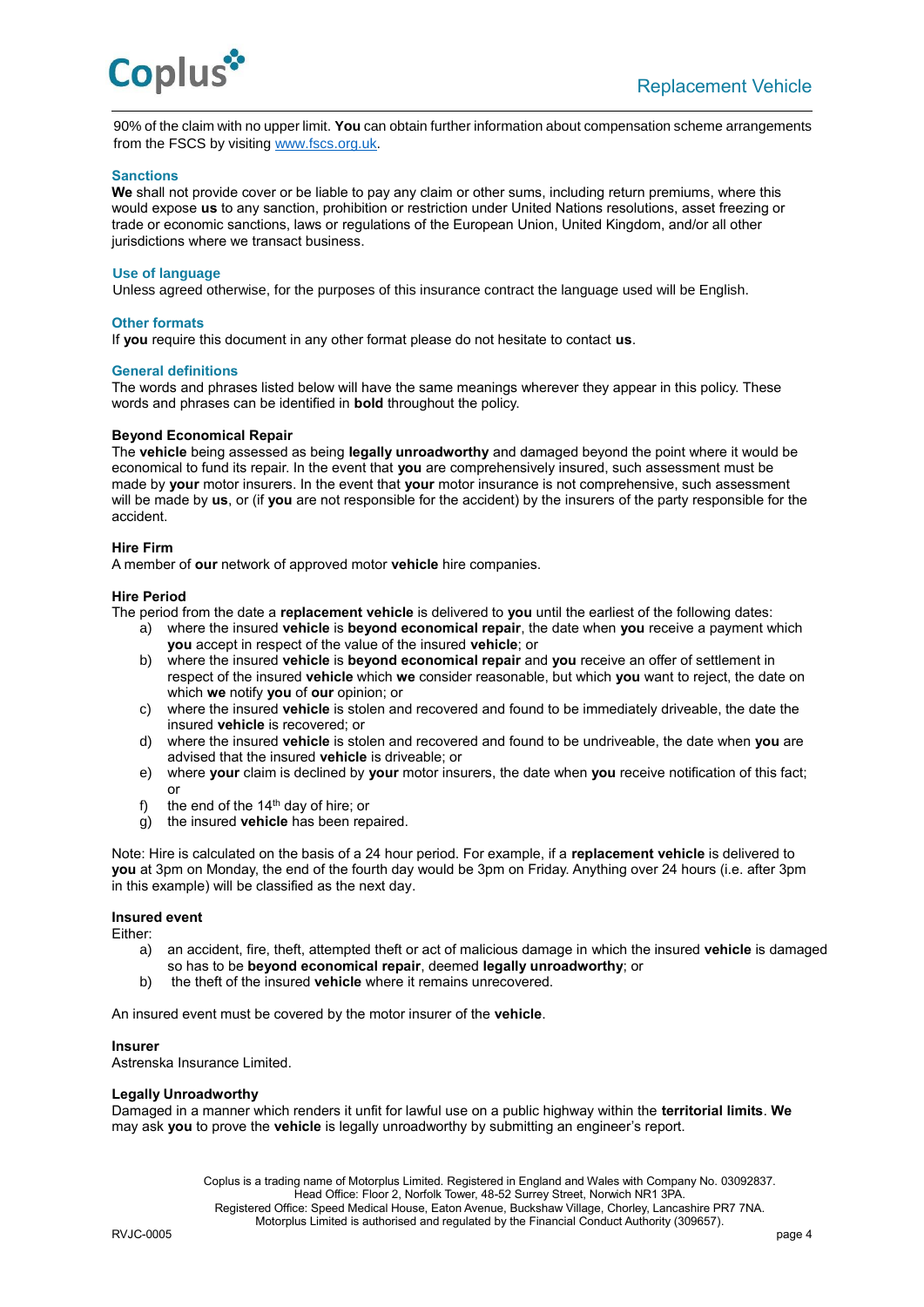

#### **Period of insurance**

The period of 12 calendar months beginning with the date of inception of this **replacement vehicle** Policy, or until the next expiry date of the motor insurance policy to which this policy is annexed, whichever period is the less. All cover under this policy will cease if there is no motor insurance policy in force.

## **Replacement vehicle**

A replacement vehicle selected by **us** and having an equivalent engine capacity to the insured **vehicle**, but not exceeding class S5 (for example Ford Mondeo (1.8) or Volkswagen Passat (1.8) or equivalent).

#### **Territorial limits**

England, Wales, Mainland Scotland, Northern Ireland, Jersey, Guernsey and the Isle of Man.

#### **Terrorism**

Any direct or indirect consequence of terrorism as defined by the Terrorism Act 2000 and any amending or substituting legislation.

#### **Vehicle**

The vehicle(s) specified in the motor insurance policy which was being driven or ridden by a person entitled to drive or ride.

#### **Vehicle hire costs**

The cost of hiring a **replacement vehicle** for one continuous **hire period**.

#### **You/your**

You and any other person driving the insured **vehicle** with your permission and under the cover of your motor insurance providing they satisfy the **hire firm's** standard terms and conditions of hire in force at the date of the insured incident and also providing that they are resident within the **territorial limits**.

#### **We/our/us**

Motorplus Limited t/a Coplus acting on behalf of Astrenska Insurance Limited.

#### **Cover**

Upon payment of the premium, where the insured **vehicle** has been **beyond economical repair**, is **legally unroadworthy** or remains unrecovered as a result of an **insured event** arising within the **territorial limits** during the **period of insurance,** the **insurer** will arrange:

- 1. A **replacement vehicle** to be provided to **you** for the duration of the **hire period**. The **insurer** will pay the **vehicle hire costs** provided that the hire has been arranged by **us** through a **hire firm**. The **replacement vehicle** will be delivered to **you** as soon as is practically possible following **your** report of an **insured event** to **us**;
- 2. If the **hire firm** is unable to supply **you** with a **replacement vehicle** because **you** do not meet their terms and conditions of hire, then the **insurer** will either at their discretion:
	- a. pay a cash benefit up to £150 per **insured event**; or
	- b. cover the cost of alternative public transport up to a maximum of £300 per **insured event** on receipt of valid receipts and/or tickets.

#### **General Conditions**

The following conditions apply to all sections of this policy. **You** must comply with them where applicable in order for **your** insurance to remain in full force and effect.

## **1. Claims**

- a) **You** must keep **us** fully informed at all times of all matters relating to the **insured event** and in particular must notify **us** as soon as practicable if an insured **vehicle** that has been stolen is recovered, or if an insured **vehicle** is rendered driveable;
- b) **You** must report all claims to **us** within 14 working days of the **insured event**. All claims must be reported to **your** motor insurer to claim under this policy;
- c) **You** must report any **insured event** involving theft or attempted theft or malicious damage must be reported to the police and a valid crime reference obtained;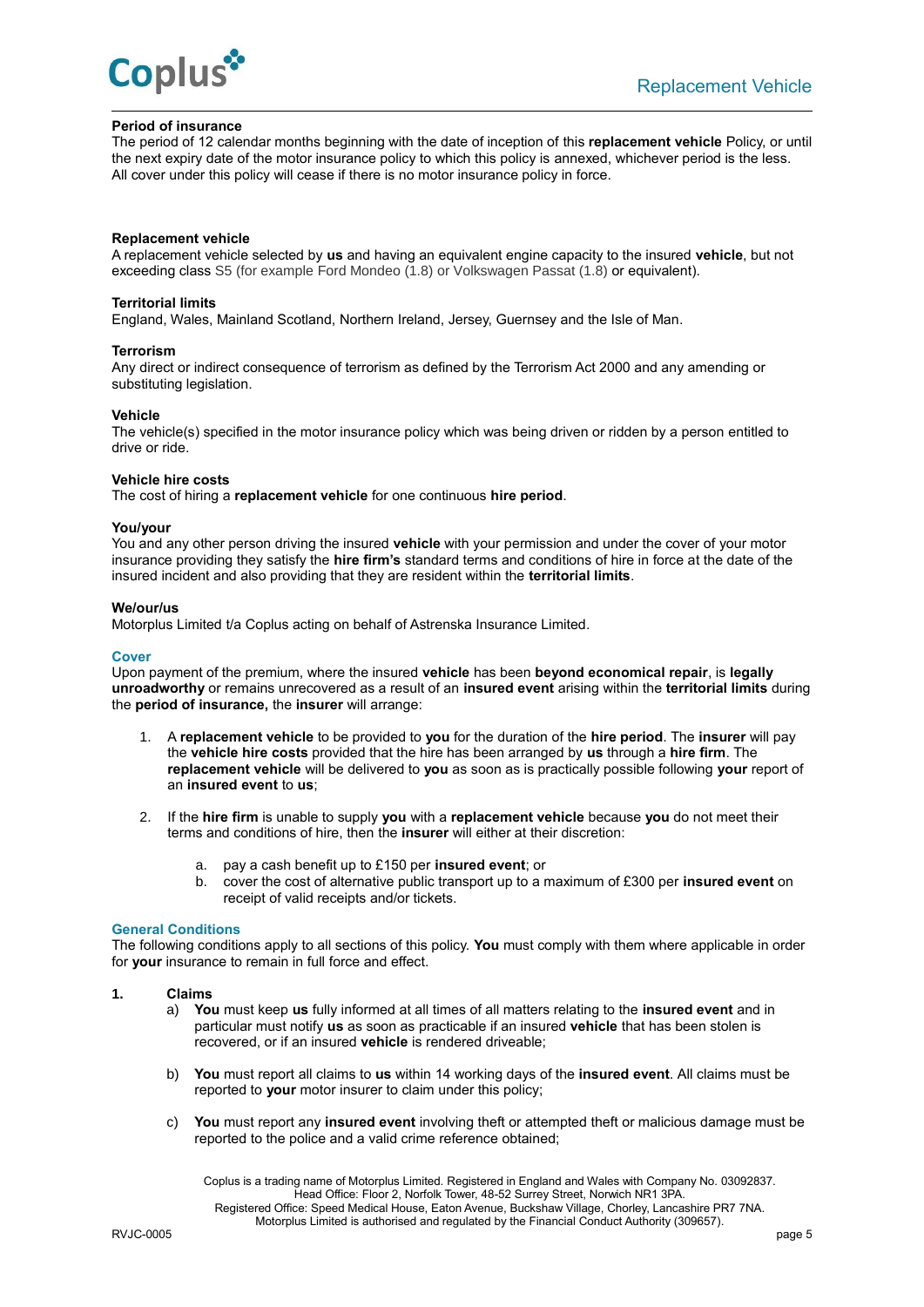

d) **You** must respond to **us** promptly in all matters relating to a claim;

## e) **We** reserve the right to:

- i) take over any claim or civil proceedings at any time and conduct them in **your** name;
- ii) negotiate or settle any claim on **your** behalf;
- iii) contact **you** directly at any point concerning **your** claim.

# **2. Conditions of Hire**

**You** must abide by the **hire firm's** terms and conditions of hire at all times during the **hire period**. These terms and conditions will be made available to **you** before **you** opt to accept a **replacement vehicle**.

If **you** do not meet these terms and conditions, a cash benefit of up to £150 per **insured event** may be payable as noted in the Cover Section, part 2 (above). This benefit will be paid at the **insurers** discretion and only when they are satisfied that a **replacement vehicle** cannot be provided to **you** by the **hire firm**. Alternatively the **insurer** may consider the cost of alternative public transport up to £300 per **insured event** as noted in the Cover Section, part 2 (above).

**You** will generally be required to return the **replacement vehicle** at the end of the **hire period** to an agreed location and with a full tank of fuel, unless the **hire firm** agree otherwise.

**You** will be required to present the following documents to the **hire** company:

- a. Valid motor insurance policy documents including a current certificate of motor insurance if **you**  are arranging **your** own insurance;
- b. Driving licence photocards and licence summaries/unique codes (obtainable from the DVLA for yourself and any other insured drivers **you** wish to drive the **replacement vehicle**.)
- c. Proof of address/residency, such as a recent utility bill.

If **you** do not provide these documents and, if applicable, a crime reference number **you** will not be provided with a **replacement vehicle** and **your** claim will not be covered under this policy.

**You** must pay the insurance excess arising on any claim relating to the **replacement vehicle** which arises within the **hire period** or pay a collision damage waiver. Full details of this will be made available before hire commences.

#### **3. Cancellation**

If **you** decide that for any reason, this policy does not meet **your** insurance needs then please return it to **your** insurance broker within 14 days from the day of purchase or the day on which **you** receive **your** policy documentation, whichever is the later. On the condition that no claims have been made or are pending, **we** will then refund **your** premium in full.

**You** may cancel the insurance cover after 14 days by informing **your** insurance broker, however no refund of premium will be payable.

The **insurer** shall not be bound to accept renewal of any insurance and may at any time cancel any insurance document by giving 30 days' notice in writing where there is a valid reason for doing so. A cancellation letter will be sent to **you** at **your** last known address. Valid reasons may include but are not limited to:

- a) Where the **insurer** reasonably suspects fraud
- b) Non-payment of premium
- c) Threatening and abusive behaviour
- d) Non-compliance with policy terms and conditions
- e) **You** have not taken reasonable care to provide accurate and complete answers to the questions **we** or **your** insurance broker ask.

If the **insurer** cancels the policy and/or any additional covers **you** will receive a refund of any premiums **you** have paid for the cancelled cover, less a proportionate deduction for the time the **insurer** has provided cover.

Where the **insurer's** investigations provide evidence of fraud or misrepresentation, the **insurer** may cancel the policy immediately and backdate the cancellation to the date of the fraud or the date when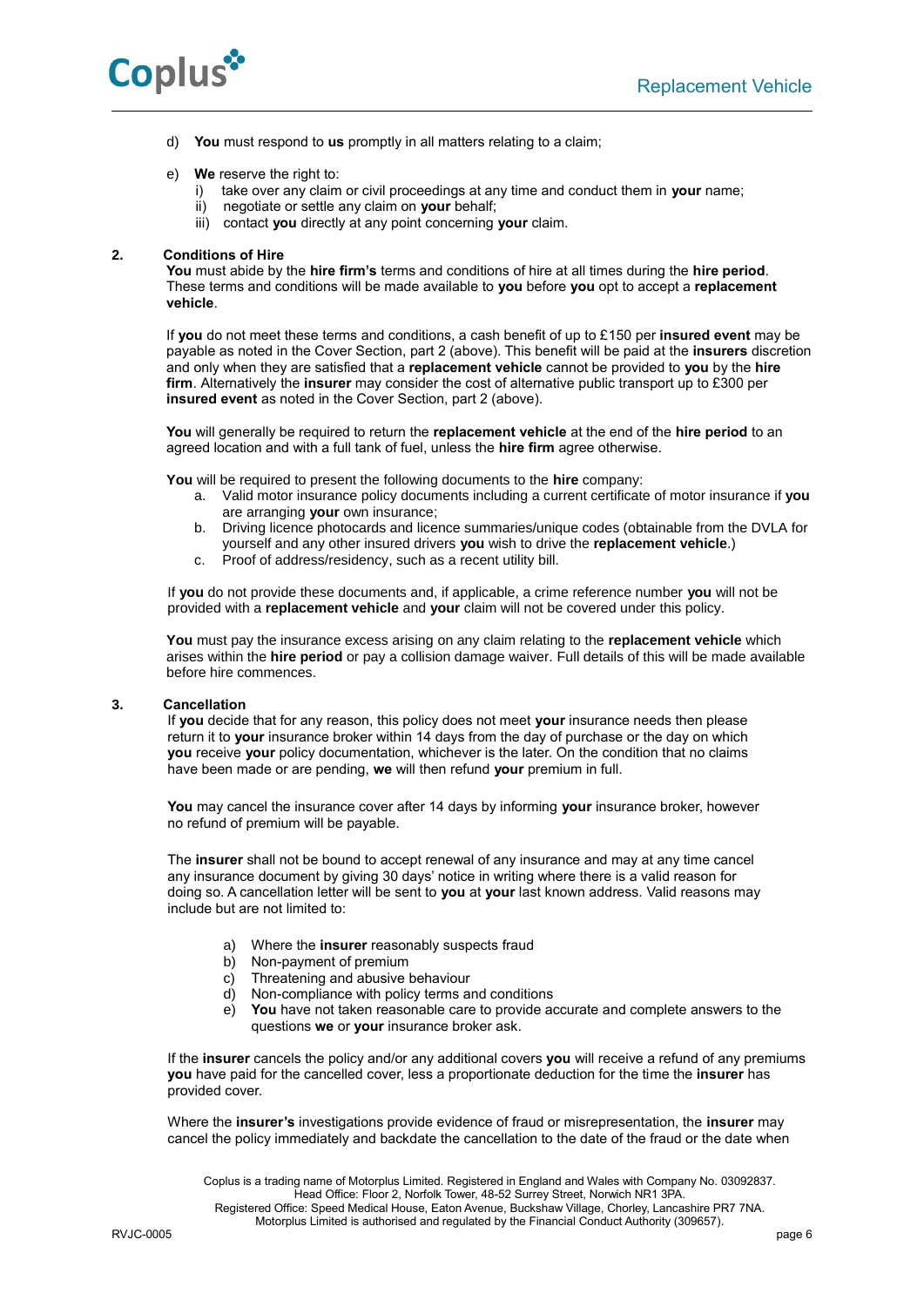

**you** provided **us** with incomplete or inaccurate information. This may result in **your** policy being cancelled from the date **you** originally took it out and the **insurer** will be entitled to keep the premium.

If **your** policy is cancelled because of fraud or misrepresentation, this may affect **your** eligibility for insurance with the **insurer**, as well as other insurers, in the future.

# **4. Arbitration Clause**

If there is a dispute between **you** and **us**, or **you** and the **insurer**, which arises from this insurance, **you** can make a complaint to **us** in accordance with the complaints process. If **we**, or the **insurer**, are not able to resolve the matter satisfactorily and the matter can be dealt with by the Financial Ombudsman Service, **you** can ask them to arbitrate in the matter.

If the matter cannot be dealt with by the Financial Ombudsman Service, it can be referred to arbitration by a single arbitrator who will be agreed by both **you** and **us**. The arbitration shall be in accordance with the Arbitration Act 1996 and will be binding on both parties. The costs of the arbitration shall be at the discretion of the arbitrator.

# **5. Fraudulent Claims**

**You** must not act in a fraudulent way. If **you** or anyone acting for **you**:

- fails to reveal or hides a fact likely to influence whether **we** accept **your** proposal, **your** renewal, or any adjustment to **your** policy;
- fails to reveal or hides a fact likely to influence the cover **we** provide;
- makes a statement to **us** or anyone acting on **our** behalf, knowing the statement to be false;
- sends **us** or anyone acting on **our** behalf a document, knowing the document to be forged or false;
- makes a claim under the policy, knowing the claim to be false or fraudulent in any way; or
- makes a claim for any loss or damage **you** caused deliberately or with **your** knowledge.

If **your** claim is in any way dishonest or exaggerated then **we** will not pay any benefit under this policy or return any premium to **you** and **we** may cancel **your** policy immediately and backdate the cancellation to the date of the fraudulent claim. **We** may also take legal action against **you** and inform the appropriate authorities.

## **6. Statutory Regulations**

In all matters relating to the performance of this insurance contract, it is the responsibility of both **you** and **us** that **we** both respectively comply with all Acts of Parliament and with all orders, regulations and bylaws made with statutory authority by Government Departments or by local or other authorities. The cost of meeting the requirements of this clause will be payable by **you** and **us** in **our** own rights respectively.

# **7. Severability Clause**

If any term of this contract of insurance is to any extent invalid, illegal or incapable of being enforced, such term will be excluded to the extent of such invalidity, illegality or unenforceability; all other terms will remain in full force and effect.

## **8. Acts of Parliament**

All references to Acts of Parliament in this policy shall include the equivalent laws in Scotland, Northern Ireland, the Isle of Man and the Channel Islands and shall include any subsequent amendments, reenactments or regulations.

## **General Exclusions**

The following exclusions apply to all sections of this insurance contract:

- 1. Any claim that arises as a result of a deliberate action by **you** or anybody associated with **you**.
- 2. An **insured event** involving theft or attempted theft, malicious damage and/or vandalism to **your vehicle** which has not been reported to the police and a valid crime reference obtained.
- 3. The i**nsurer** will not pay **vehicle hire costs** or any alternative cash or transport costs benefits for claims arising out or more than two insured incidents in any one **period of insurance**.
- 4. The **insurer** will not be able to supply a **replacement vehicle** to any person who does not meet the **hire firm's** standard terms and conditions of hire in force at the date that the insured incident reported to **us**. In this case, **we** may consider providing an alternative cash benefit or paying alternative public transport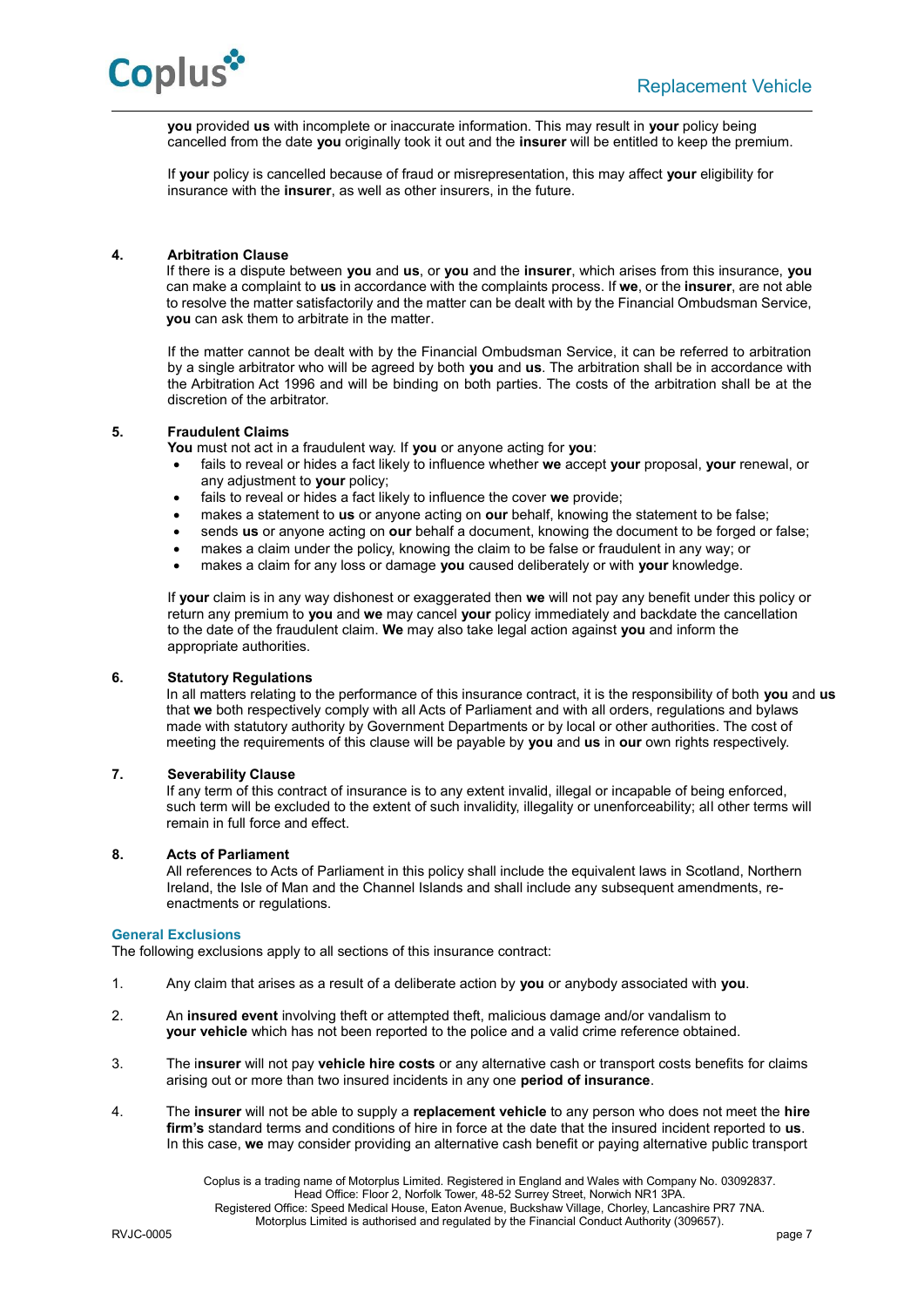costs as per the Cover Section part 2 above.

- 5.The **insurer** will not supply a **replacement vehicle** if **your vehicle** is a taxi or private hire **vehicle**, or if **you** are a self-drive hire operator.
- 6. If **you** are a motor trader, the **insurer** will only provide a **replacement vehicle** if it is to be used solely for **your** own personal use.
- 7. The **insurer** will not supply a **replacement vehicle** where it is to be used for racing, rallies or competitions.
- 8. The **insurer** will not supply a **replacement vehicle** where there is any allegation that the **insured event** had occurred after **you** had consumed alcohol or illegal drugs.
- 9. The **insurer** will not supply a **replacement vehicle** where at the time of the **insured event**, the **vehicle** was:
	- a. not roadworthy;
	- b. not covered by a valid, current MOT certificate (where this was required at the time);
	- c. not covered by a valid, current operator's licence (where this was required at the time);
	- d. being used without compulsory insurance being in place in accordance with the Road Traffic Act 1988;
	- e. Being driven by somebody that did not possess a valid, current, full driving licence (or where appropriate, a provisional licence).
- 10. The **insurer** will not pay costs incurred for the purchasing of a collision damage waiver from the **hire firm**, or in the event of **you** being involved in an accident whilst driving the **replacement vehicle**, the cost of any excess imposed by the **hire firm** in the event that **you** have not purchased a collision damage waiver.
- 11. The **insurer** reserves the right to recover **vehicle hire costs** from **you** during any period after the **hire period** if:
	- a. **you** receive a settlement prior to the expiry of the **hire period**; or
	- b. **your hire period** ends early but it was discovered that the **vehicle** was driveable and **you** didn't inform **us**.
- 12. Any claim for a **replacement vehicle** which is covered under any other policy, or any claim that would have been covered by another policy, if this **replacement vehicle** policy did not exist.
- 13. Any claims made in respect of alternative public transport costs without valid receipts or tickets and prior authorisation by the **insurer**.
- 14. Any direct or indirect consequence of:
	- Irradiation, or contamination by nuclear material; or
	- The radioactive, toxic, explosive or other hazardous or contaminating properties of any radioactive matter; or
	- Any device or weapon which employs atomic or nuclear fission or fusion or other comparable reaction or radioactive force or matter.
- 15. Loss or damage caused by war, invasion, foreign enemy hostilities (whether war is declared or not), civil war, **terrorism**, rebellion, revolution, military force or coup, or confiscation, nationalisation, requisition, destruction of or damage to property by or under the order of any government, local or public authority.
- 16. Any consequence, howsoever caused, including but not limited to Computer Virus in Electronic Data being lost, destroyed, distorted, altered or otherwise corrupted.

For the purposes of this policy, Electronic Data shall mean facts, concepts and information stored to form useable for communications, interpretations, or processing by electronic or electromechanical data processing or other electronically controlled hardware, software and other coded instructions for the processing and manipulation of data, or the direction and manipulation of such hardware.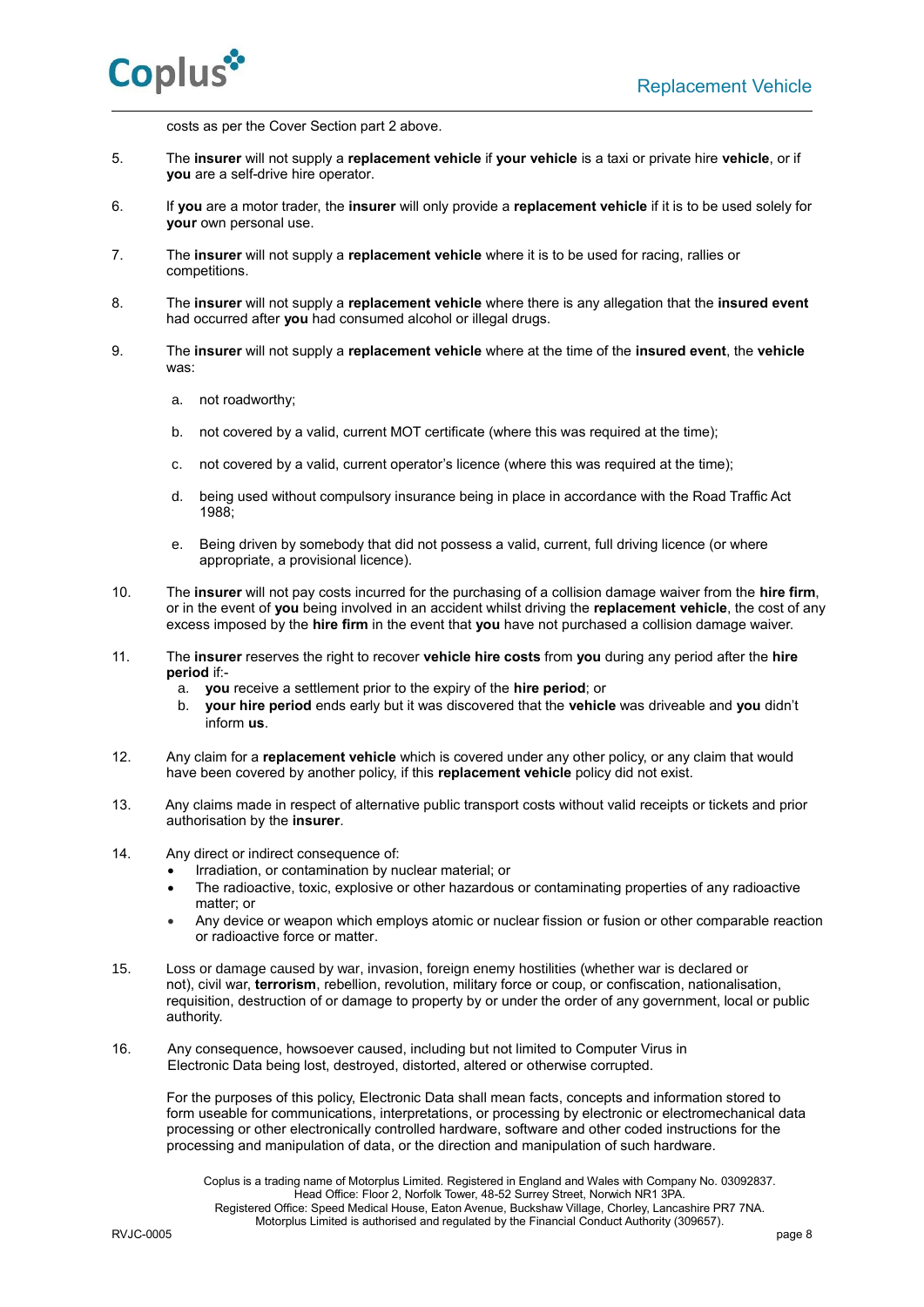

For the purposes of this policy, Computer Virus shall mean a set of corrupting, harmful, or otherwise unauthorised instructions or code, whether these have been introduced maliciously or otherwise, and multiply themselves through a computer system or network of whatsoever nature.

# **Astrenska Privacy Notice**

# **How we use the information about you**

As your insurer and a data controller, we collect and process information about you so that we can provide you with the products and services you have requested. We also receive personal information from your agent on a regular basis while your policy is still live. This will include your name, address, risk details and other information which is necessary for us to:

- Meet our contractual obligations to you;
- issue you this insurance policy;
- deal with any claims or requests for assistance that you may have

• service your policy (including claims and policy administration, payments and other transactions); and, detect, investigate and prevent activities which may be illegal or could result in your policy being cancelled or treated as if it never existed;

• protect our legitimate interests

In order to administer your policy and deal with any claims, your information may be shared with trusted third parties. This will include members of The Collinson Group, contractors, investigators, crime prevention organisations and claims management organisations where they provide administration and management support on our behalf. Some of these companies are based outside of the European Union where different data privacy laws apply. Wherever possible, we will have strict contractual terms in place to make sure that your information remains safe and secure.

We will not share your information with anyone else unless you agree to this, or we are required to do this by our regulators (e.g. the Financial Conduct Authority) or other authorities.

The personal information we have collected from you will be shared with fraud prevention agencies and databases who will use it to prevent fraud and money-laundering and to verify your identity. If fraud is detected, you could be refused certain services, finance, or employment. Further details of how your information will be used by us and these fraud prevention agencies and databases, and your data protection rights, can be found by visiting [www.cifas.org.uk/fpn](file://///mp-fp01/files/Commercial/Ops%20forms%20&%20Check%20lists/Check%20lists/Templates/www.cifas.org.uk/fpn) an[d www.insurancefraudbureau.org/privacy-policy.](http://www.insurancefraudbureau.org/privacy-policy)

## **Processing your data**

Your data will generally be processed on the basis that it is:

- necessary for the performance of the contract that you have with us;
- is in the public or your vital interest: or
- for our legitimate business interests.

If we are not able to rely on the above, we will ask for your consent to process your data.

# **How we store and protect your information**

All personal information collected by us is stored on secure servers which are either in the United Kingdom or European Union.

We will need to keep and process your personal information during the period of insurance and after this time so that we can meet our regulatory obligations or to deal with any reasonable requests from our regulators and other authorities.

We also have security measures in place in our offices to protect the information that you have given us.

## **How you can access your information and correct anything which is wrong**

You have the right to request a copy of the information that we hold about you. If you would like a copy of some or all of your personal information please contact us by email or letter as shown below: Email address: [data.protection@collinsongroup.com](mailto:data.protection@collinsongroup.com) Postal Address: Cutlers Exchange, 123 Houndsditch, London EC3A 7BU

This will normally be provided free of charge, but in some circumstances, we may either make a reasonable charge for this service, or refuse to give you this information if your request is clearly unjustified or excessive.

We want to make sure that your personal information is accurate and up to date. You may ask us to correct or remove information you think is inaccurate.

If you wish to make a complaint about the use of your personal information, please contact our Complaints manager using the details above. You can also complain directly to the Information Commissioner's Office (ICO). Further information can be found at [https://ico.org.uk/.](https://ico.org.uk/)